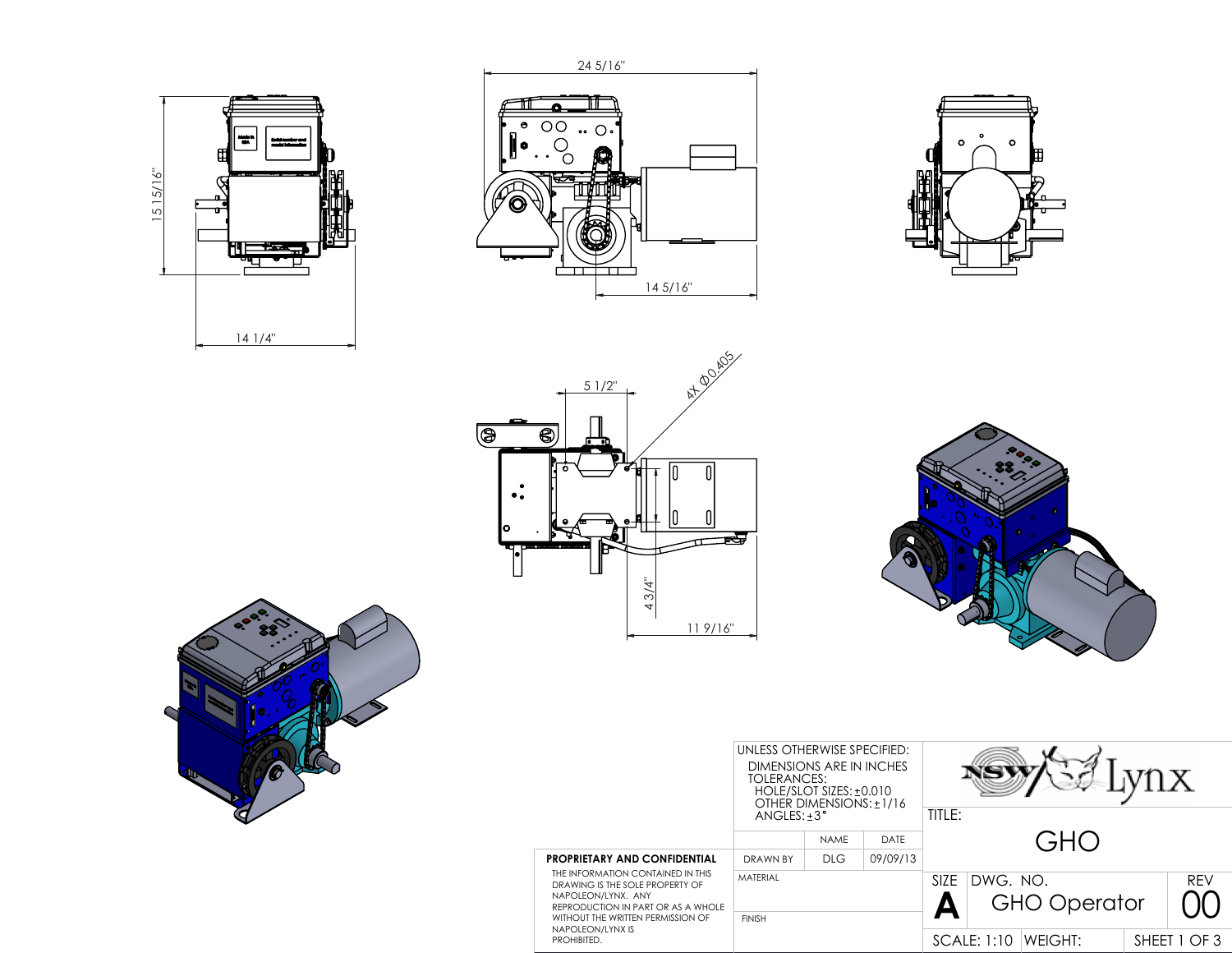











|                                                                                                                                                                                                                                          | UNLESS OTHERWISE SPECIFIED:<br>DIMENSIONS ARE IN INCHES<br>TOLERANCES:<br>HOLE/SLOT SIZES: +0.010<br>OTHER DIMENSIONS: ±1/16<br>$ANGLES: +3^{\circ}$ |             |                               | TITLE:<br>GHO w/  |                 |                     |  |            |  |  |
|------------------------------------------------------------------------------------------------------------------------------------------------------------------------------------------------------------------------------------------|------------------------------------------------------------------------------------------------------------------------------------------------------|-------------|-------------------------------|-------------------|-----------------|---------------------|--|------------|--|--|
|                                                                                                                                                                                                                                          |                                                                                                                                                      | <b>NAME</b> | DATE                          |                   | L bracket mount |                     |  |            |  |  |
| PROPRIETARY AND CONFIDENTIAL<br>THE INFORMATION CONTAINED IN THIS<br>DRAWING IS THE SOLE PROPERTY OF<br>NAPOLEON/LYNX, ANY<br>REPRODUCTION IN PART OR AS A WHOLE<br>WITHOUT THE WRITTEN PERMISSION OF<br>NAPOLEON/LYNX IS<br>PROHIBITED. | DRAWN BY                                                                                                                                             | <b>DLG</b>  | 09/09/13                      |                   |                 |                     |  |            |  |  |
|                                                                                                                                                                                                                                          | <b>MATFRIAL</b><br><b>FINISH</b>                                                                                                                     |             |                               | SI <sub>7</sub> F | DWG. NO.        | <b>GHO Operator</b> |  | <b>REV</b> |  |  |
|                                                                                                                                                                                                                                          |                                                                                                                                                      |             | <b>SCALE: 1:10</b><br>WEIGHT: |                   |                 | SHEET 2 OF 3        |  |            |  |  |